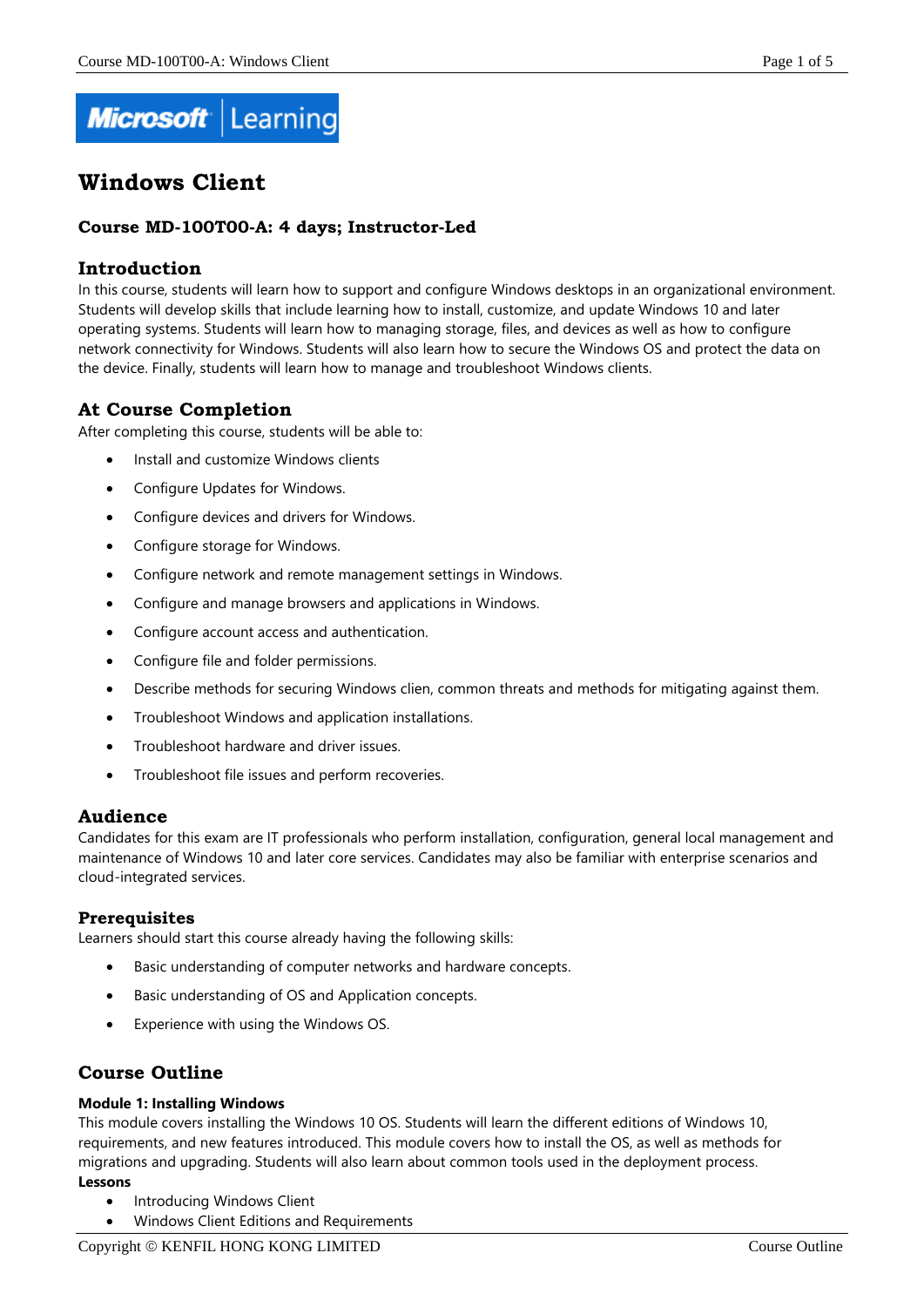- Installation Methods
- Upgrading and Migrating Windows Clients
- Deployment Methods

# **Lab : Deploying Windows using Windows ADK tools**

# **Lab : Migrating User Settings using USMT**

After completing this module, students will be able to:

- Understanding the different editions and features of Windows client.
- Understand the Windows client installation options.
- Practice installing Windows client.
- Migrate content using the User State Migration Tool.

# **Module 2: Configuring Authorization & Authentication**

This module introduces the tools and features of Windows for authorizing access to Windows clients. Students will learn about methods for how users sign-in to Windows. This module also covers restricting what users can or cannot do on a device through methods like UAC and account types.

#### **Lessons**

- **Authentication**
- Managing Users and Groups
- Configuring User Account Control
- Implementing Device Registration
- **Lab : Managing Domain Authentication**

# **Lab : Managing Local User and Microsoft Account Authentication**

**Lab : Managing password and account options**

# **Lab : Managing Azure AD Authentication**

After completing this module, students will be able to:

- Describe the different methods for securing data and the Windows OS.
- Describe the different types of user and service accounts.
- Configure Windows Hello.
- Configure user account control.
- Register a device with a domain.

# **Module 3: Post-installation Configuration and Personalization**

This module covers common post-installation tasks in Windows client. Students will learn how to customize the user interface, as well as using the control panel and settings app to configure common OS settings. This course will also introduce students to Windows PowerShell. This module will cover how device drivers work and how they work. Students will also be introduced to managing and configuring hardware peripherals such as printers.

# **Lessons**

- Configure and Customize the Windows Start Menu
- Common Configuration Options
- Advanced Configuration Methods
- Managing Drivers and Devices

# **Lab : Managing local and network printers**

# **Lab : Managing Windows 10 Settings**

# **Lab : Synchronizing settings between devices**

After completing this module, students will be able to:

- Customize the Windows client UI
- Configure device specific settings such as power plans and mobile device options.
- Use the Windows control panel and setting app to configure settings.
- Perform tasks using Windows PowerShell.
- Describe concepts related to drivers.
- Describe printer management concepts.
- Configure client-side printing and managing print server properties.

# **Module 4: Updating Windows**

In this module, Students will learn about keeping Windows clients up-to-date. Students will be introduced to the new Windows servicing model and how it applies to various scenarios. Students will learn the various different methods for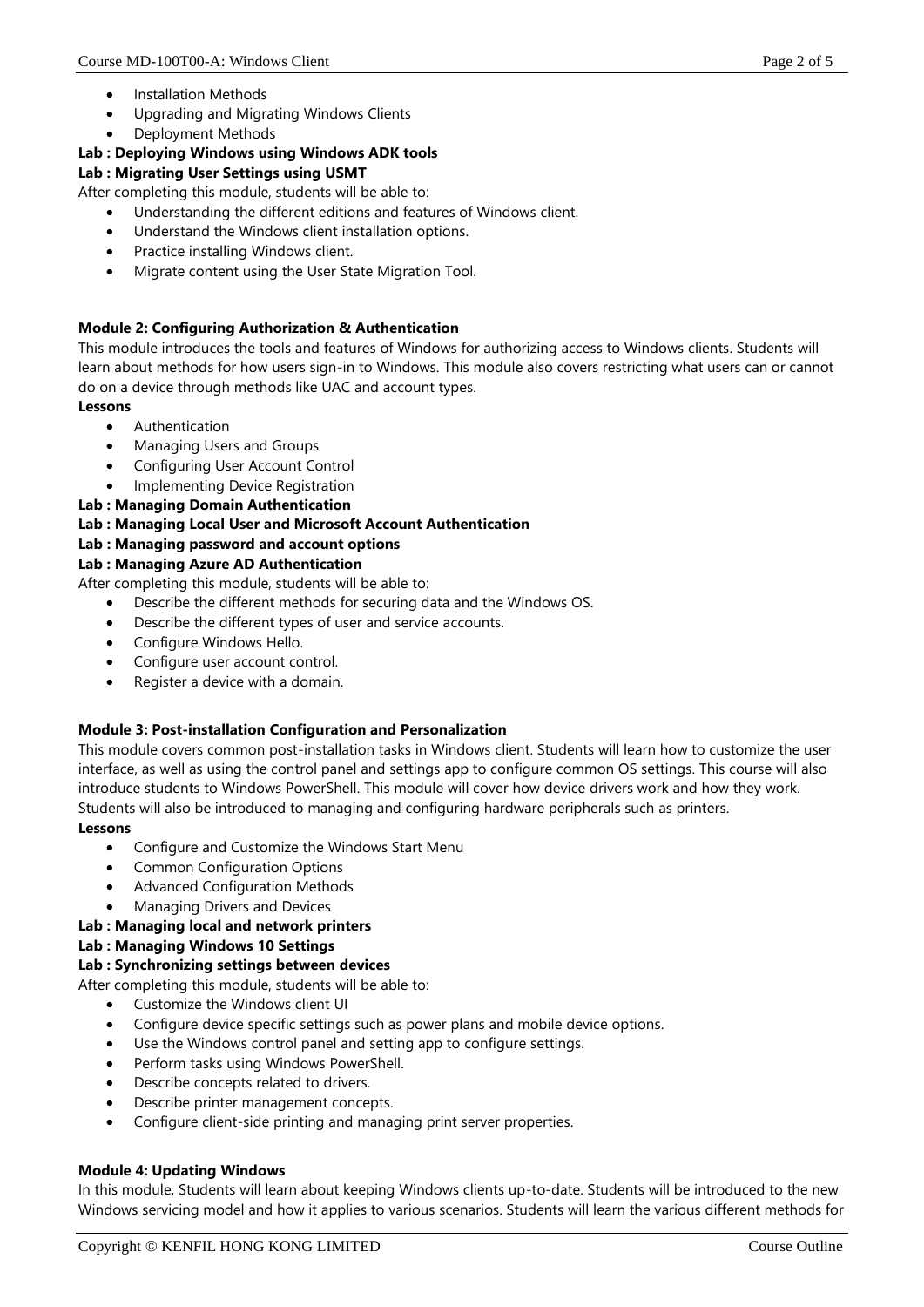updating Windows and applications, as well as managing updates using tools like group policy and Windows Update for Business.

# **Lessons**

- Windows Servicing Model
- Updating Windows

# **Lab : Managing Windows Update Settings**

- After completing this module, students will be able to:
- Describe the Windows servicing model.
- Configure Windows update settings.
- Describe updating Windows using WSUS.
- Describe updating Windows using Windows Update for Business.
- Configure Windows update using group policy.

# **Module 5: Configuring Networking**

In this module, Students will learn about networking concepts. This module will introduce to IPv4 and IPv6, and concepts like DNS. Students will learn how to configure network settings in Windows, as well as learn about wireless network technologies. The module will conclude with methods of managing Windows remotely. **Lessons**

- Configure IP Network Connectivity
- Implement Name Resolution
- Implement Wireless Network Connectivity
- Remote Access Overview
- Remote Management

# **Lab : Configuring Network Connectivity**

# **Lab : Configuring and Testing Name Resolution**

# **Lab : Administering Windows 10 Using Remote Management**

After completing this module, students will be able to:

- Configure IP network connectivity.
- Describe how name resolution works.
- Describe remote access technologies like VPNs.
- Configure Windows for remote management and access.

# **Module 6: Configuring Storage**

This module covers storage configuration and management in Windows 10. Students will be introduced to local, cloud and virtual storage options. This course will also cover configuring storage on client devices and introduce storage spaces.

# **Lessons**

- Managing Storage
- Managing Disks and Volumes

# • Managing Storage Spaces

# **Lab : Creating a Storage Space**

# **Lab : Managing Storage**

After completing this module, students will be able to:

- Describe the options and benefits of local, cloud, and virtual storage.
- Configure local disk partitions and volumes.
- Describe the capabilities and benefits of Storage spaces.

# **Module 7: Configuring Data Access and Usage**

In this module, Students will learn about permissions. This module will cover considerations for different files systems. Students will learn how to configure file and folder permissions as well as shared folders. Students will also learn configuring settings through methods such as local and group policy. The module will conclude with configuring OneDrive and Work Folders.

# **Lessons**

- Overview of File Systems
- Configuring and Managing File Access
- Configuring and Managing Shared Folders
- Managing User Files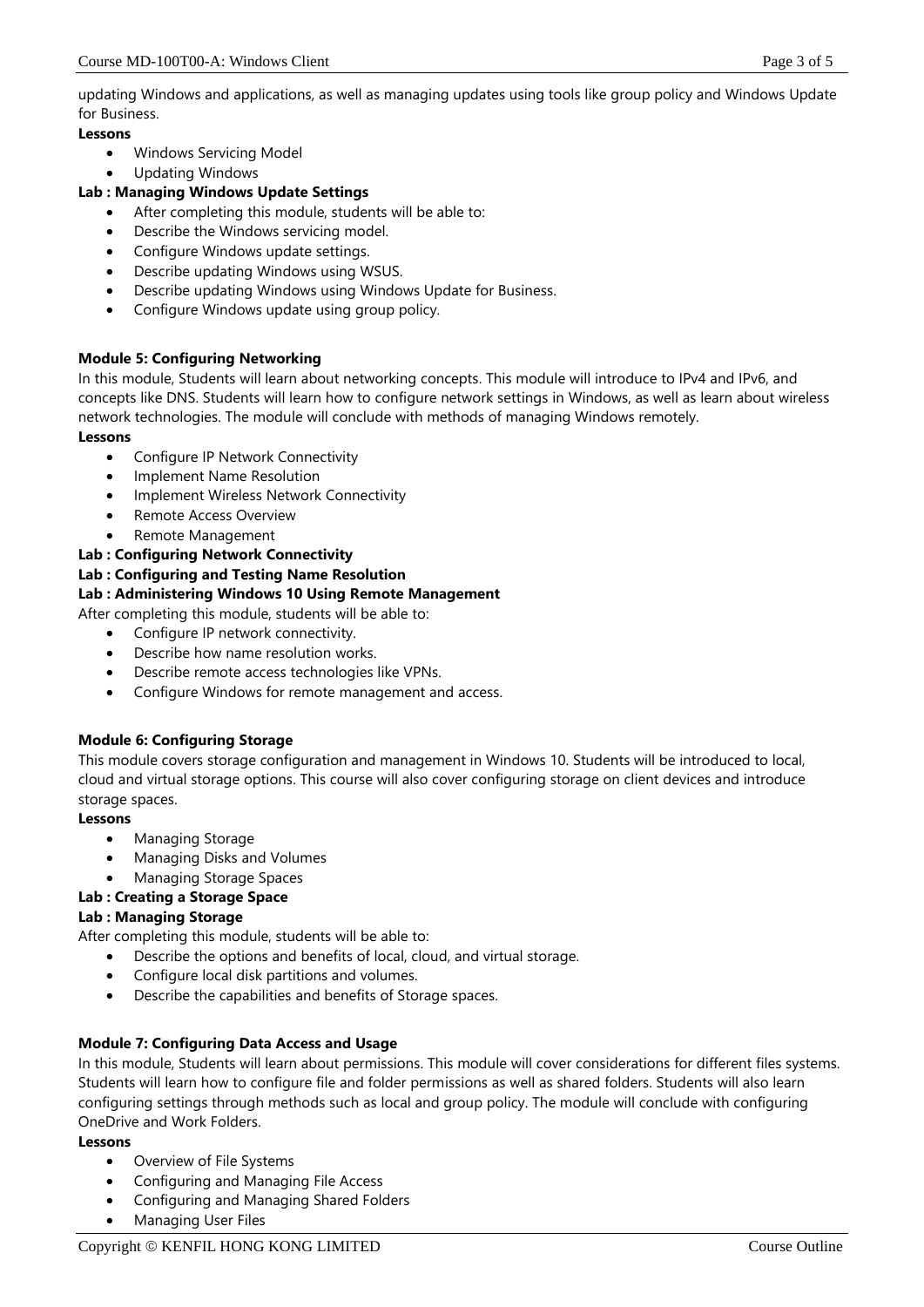#### **Lab : Configuring and Managing Permissions and Shares**

#### **Lab : Using Conditions to Control Access and Effective Permissions**

#### **Lab : Work Folders**

# **Lab : Synchronizing files with OneDrive**

After completing this module, students will be able to:

- Describe the differences and benefits of supported file systems.
- Configure file and folder permissions.
- Configure shared folders.
- Secure Windows through local policy settings.

# **Module 8: Managing Apps in Windows Client**

In this module, Students will be introduced to App management in Windows. This module will cover the different types of apps and supported installation methods. Students will learn how to install apps using manual and automated methods, as well as manage app delivery using the Windows Store. Finally, this module will cover managing Microsoft Edge.

#### **Lessons**

- Providing Apps to Users
- Managing Universal Windows Apps
- Managing the Microsoft Edge Browser

# **Lab : Configuring Microsoft Edge to support Internet Explorer Enterprise Mode**

# **Lab : Installing Apps in Windows 10**

After completing this module, students will be able to:

- Describe the different types of applications.
- Install applications manually and using automated methods.
- Manage application deployment using the Windows Store.
- Learn about web browser features in Windows.

# **Module 9: Configuring Threat Protection and Advanced Security**

This module introduces students to protecting devices from external threats. Students will learn about the different types of common threats. This module will teach students about using encryption, firewalls, and IPSec to help protect against threats. The module will conclude with how to configure and use Windows Defender and AppLocker. **Lessons**

- Malware and Threat Protection
- Microsoft Defender
- Connection Security Rules
- Advanced Protection Methods

# **Lab : Configuring Microsoft Defender Antivirus and Windows Security**

# **Lab : Configuring Firewall and Connection Security**

# **Lab : Configuring BitLocker**

After completing this module, students will be able to:

- Identify common security threats.
- Describe the methods by which you can mitigate these common security threats.
- Describe the different methods of encryption.
- Describe how Windows firewall can secure the device.
- Describe the benefits of using IPSec.
- Describe the different features of Microsoft Defender.
- Describe the benefits of using AppLocker.

# **Module 10: Supporting the Windows Client Environment**

This module will cover the Windows architecture and common environments. Students will be introduced to the various tools used in maintaining Windows. This module will also discuss methodologies for effectively troubleshooting issues and how to proactively manage and optimize Windows .

# **Lessons**

- Windows Architecture
- Support and Diagnostic Tools
- Monitoring and Troubleshooting Computer Performance

# **Lab : Monitoring Reliability and Performance**